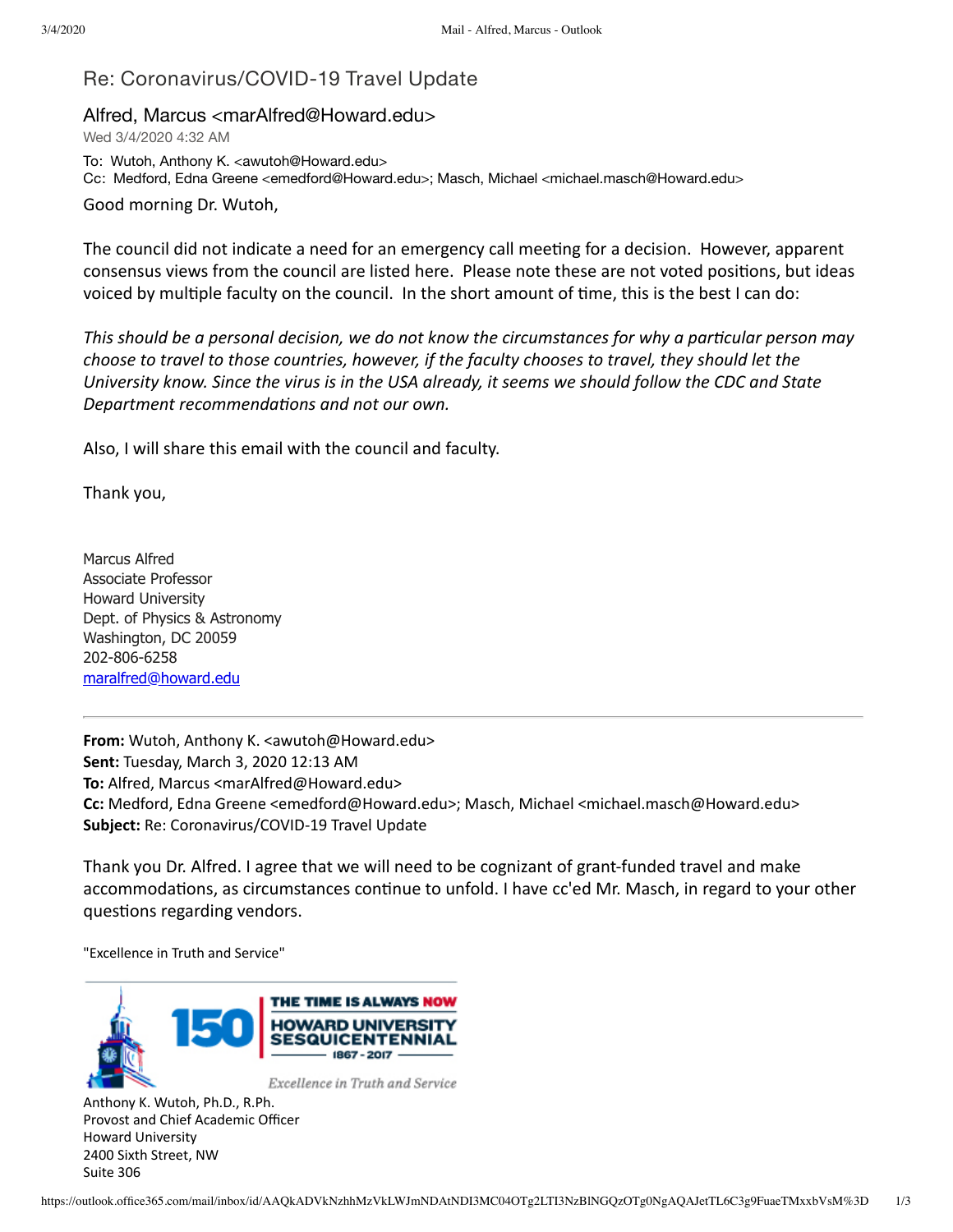Washington, DC 20059 awutoh@howard.edu 202-806-2550 | Fax: 202-806-4971

**From:** Alfred, Marcus <marAlfred@Howard.edu> **Sent:** Monday, March 2, 2020 7:04 PM **To:** Wutoh, Anthony K. <awutoh@Howard.edu> **Cc:** Medford, Edna Greene <emedford@Howard.edu> **Subject:** Re: Coronavirus/COVID-19 Travel Update

Good evening Dr. Wutoh,

Thank you for your email. Some replies are coming in from the council. I hope to be able to give you a summary of the main points tomorrow. There were a few concerns about funding. Some faculty grants require international travel within the next month or so. If the agencies haven't banned travel, should the university?

I've also two related questions for you. Are there written or unwritten policies to:  $(1)$  not put new vendors into HU's system for purchases? and (2) for vendors in the system that have provided/completed their goods/services for HU faculty grants or contracts, are only some of these vendors paid each month - even if bills are due?

Thank you,

Marcus Alfred Associate Professor Howard University Dept. of Physics & Astronomy Washington, DC 20059 202-806-6258 [maralfred@howard.edu](mailto:maralfred@howard.edu)

**From:** Wutoh, Anthony K. <awutoh@Howard.edu> **Sent:** Monday, March 2, 2020 4:16 PM **To:** Alfred, Marcus <marAlfred@Howard.edu> **Cc:** Medford, Edna Greene <emedford@Howard.edu> **Subject:** Coronavirus/COVID-19 Travel Update

Dr. Alfred,

Good afternoon, and thank you for taking my call earlier today. As I mentioned, based upon feedback and input from the CDC and Department of State and other colleagues, we are making adjustments to the temporary travel ban for students to the countries most adversely impacted by the coronavirus emergency. The list now includes; China, South Korea, Japan, Iran, Italy. We have not yet banned University-sponsored faculty travel to these countries, and are considering on a case-by-case basis based upon the country, risk, rationale for the request, and other relevant factors.

As the outbreak continues to spread to impact entire regions, it may become necessary to expand the temporary ban, particularly in consideration of the safety to travelers, and also risks to the broader community as travelers return from "high-risk" countries. I welcome your thoughts, and will also provide any updates from other institutions in the consortium. I will also share ongoing planning regarding other